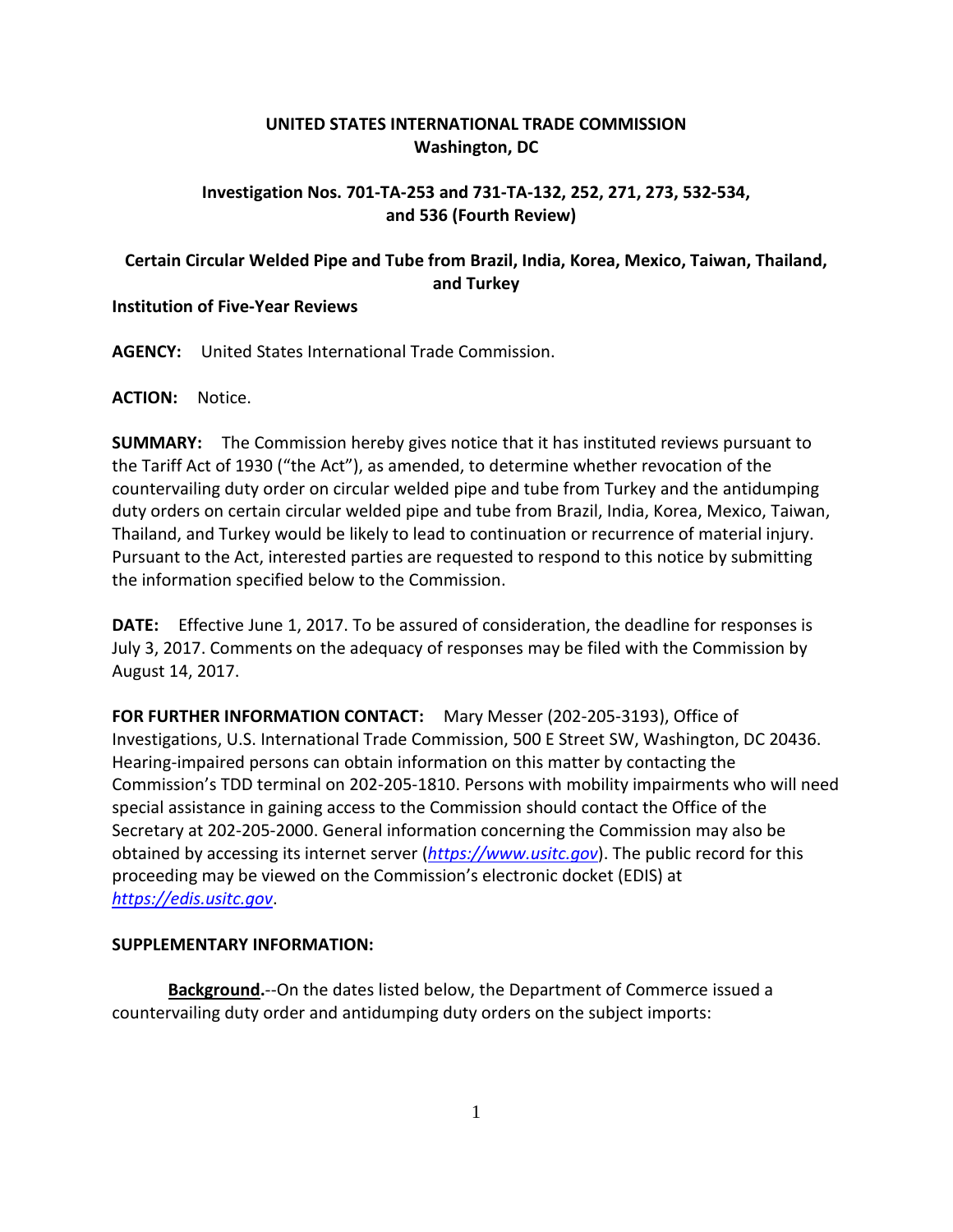| Order date | Product/country                                  | Inv. No.   | FR cite     |
|------------|--------------------------------------------------|------------|-------------|
| 5/7/84     | Small diameter carbon steel pipe and tube/Taiwan | 731-TA-132 | 49 FR 19369 |
| 3/7/86     | Welded carbon steel pipe and tube/Turkey         | 701-TA-253 | 51 FR 7984  |
| 3/11/86    | Welded carbon steel pipe and tube/Thailand       | 731-TA-252 | 51 FR 8341  |
| 5/12/86    | Welded carbon steel pipe and tube/India          | 731-TA-271 | 51 FR 17384 |
| 5/15/86    | Welded carbon steel pipe and tube/Turkey         | 731-TA-273 | 51 FR 17784 |
| 11/2/92    | Circular welded non-alloy steel pipe/Brazil      | 731-TA-532 | 57 FR 49453 |
| 11/2/92    | Circular welded non-alloy steel pipe/Korea       | 731-TA-533 | 57 FR 49453 |
| 11/2/92    | Circular welded non-alloy steel pipe/Mexico      | 731-TA-534 | 57 FR 49453 |
| 11/2/92    | Circular welded non-alloy steel pipe/Taiwan      | 731-TA-536 | 57 FR 49453 |

Following five-year reviews by Commerce and the Commission, effective August 22, 2000, Commerce issued a continuation of the countervailing duty order on imports of welded carbon steel pipe and tube from Turkey (65 FR 50960) and the antidumping duty orders on imports of certain pipe and tube from Brazil, India, Korea, Mexico, Taiwan, Thailand, and Turkey (65 FR 50955-50958). Following second five-year reviews by Commerce and the Commission, effective August 8, 2006, Commerce issued a continuation of (1) the countervailing duty order on imports of welded carbon steel standard pipe from Turkey, (2) the antidumping duty orders on imports of circular welded non-alloy pipes and tubes from Brazil, Korea, and Mexico, and (3) the antidumping duty orders on imports of welded carbon steel pipe from India, Thailand, and Turkey (71 FR 44996). Effective August 14, 2006, Commerce issued a continuation of the antidumping duty orders on imports of certain circular welded carbon steel pipes and tubes from Taiwan and circular welded non-alloy steel pipe from Taiwan (71 FR 46447). Following third five-year reviews by Commerce and the Commission, effective July 17, 2012, Commerce issued a continuation of (1) the countervailing duty order on imports of circular welded carbon steel pipes and tubes from Turkey; (2) the antidumping duty orders on imports of certain circular welded carbon steel pipes and tubes from India, Thailand, and Turkey; (3) the antidumping duty orders on imports of certain circular welded non-alloy steel pipe from Brazil, Korea, Mexico, and Taiwan; and (4) the antidumping duty order on imports of certain circular welded carbon steel pipes and tubes from Taiwan. The Commission is now conducting fourth reviews pursuant to section 751(c) of the Act, as amended (19 USC 1675(c)), to determine whether revocation of the orders would be likely to lead to continuation or recurrence of material injury to the domestic industry within a reasonably foreseeable time. Provisions concerning the conduct of this proceeding may be found in the Commission's Rules of Practice and Procedure at 19 CFR parts 201, subparts A and B and 19 CFR part 207, subparts A and F. The Commission will assess the adequacy of interested party responses to this notice of institution to determine whether to conduct full or expedited reviews. The Commission's determinations in any expedited reviews will be based on the facts available, which may include information provided in response to this notice.

**Definitions.**--The following definitions apply to these reviews:

(1) *Subject Merchandise* is the class or kind of merchandise that is within the scope of the five-year reviews, as defined by the Department of Commerce.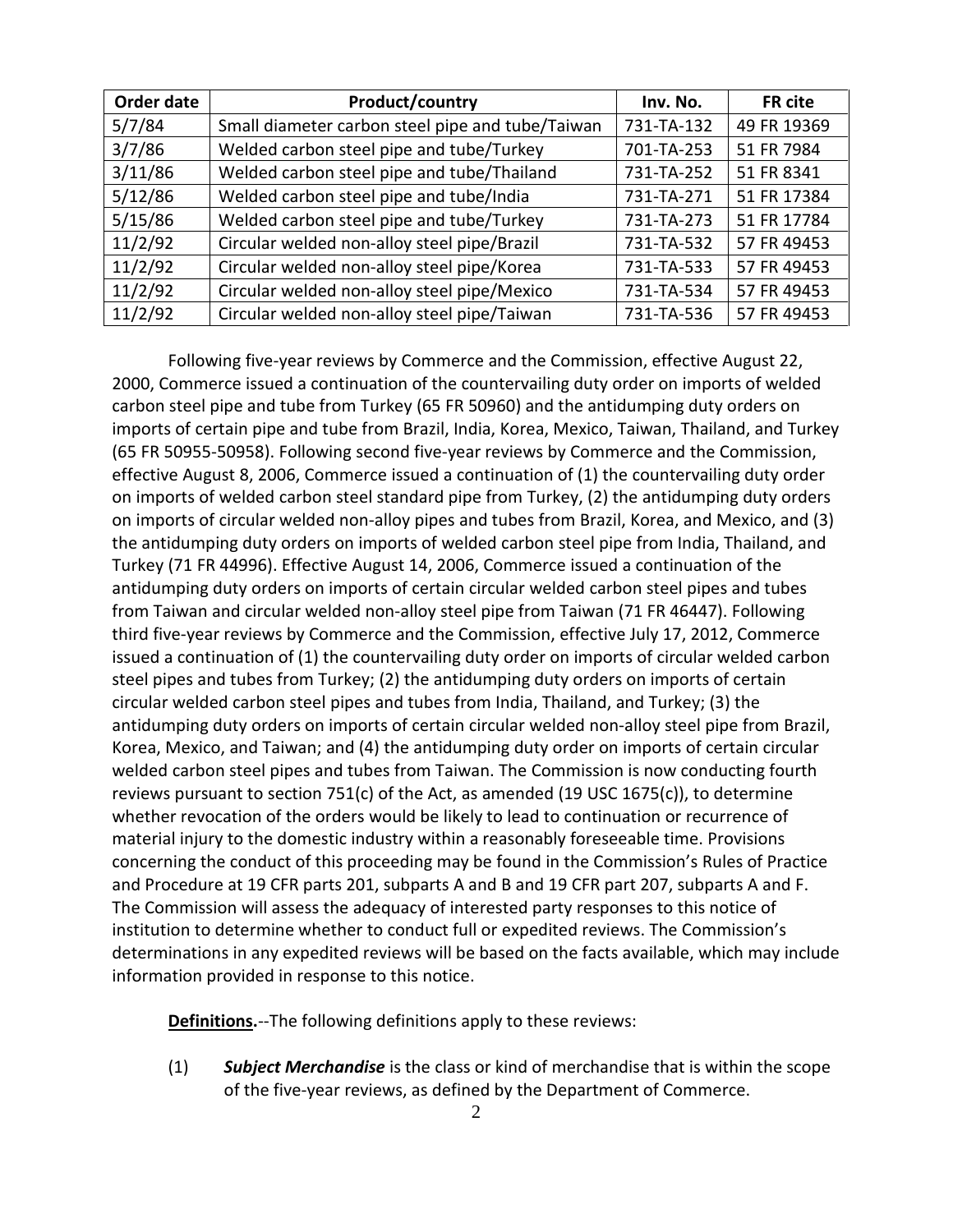- (2) The *Subject Countries* in these reviews are Brazil, India, Korea, Mexico, Taiwan, Thailand, and Turkey.
- (3) The *Domestic Like Product* is the domestically produced product or products which are like, or in the absence of like, most similar in characteristics and uses with, the *Subject Merchandise*. In its original determinations, the Commission defined the *Domestic Like Product* as follows: (1) Small Diameter Circular Welded Carbon Steel Pipes and Tubes from Taiwan (Inv. No. 731-TA-132)--small diameter circular pipes and tubes (i.e., with an outside diameter of at least 0.375 inch but not more than 4.5 inches); (2) Certain Circular Welded Carbon Steel Pipes and Tubes from Thailand and Turkey (Inv. Nos. 731-TA-252 and 701-TA-253)--standard pipe up to and including 16 inches in outside diameter; (3) Certain Circular Welded Carbon Steel Pipes and Tubes from India and Turkey (Inv. Nos. 731-TA-271 and 273)--standard pipe of not more than 16 inches in outside diameter; and (4) Certain Circular Welded Carbon Steel Pipes and Tubes from Brazil, Korea, Mexico, and Taiwan (Inv. Nos. 731-TA-532-534 and 536)--circular welded, non-alloy steel pipes and tubes of not more than 16 inches in outside diameter, except (a) finished conduit other than finished rigid conduit and (b) mechanical tubing that is not cold-drawn or cold-rolled. In its full first five-year review determinations, the Commission found one *Domestic Like Product* concerning the reviews listed in items (1)-(4) above, that is, circular welded non-alloy steel pipes and tubes up to and including 16 inches in outside diameter, regardless of wall thickness. In its full second and third five-year review determinations, the Commission again defined one *Domestic Like Product* in the same manner as it did in the first five-year reviews. It defined the *Domestic Like Product* corresponding to the circular welded pipe orders under review to be all circular, welded, non-alloy steel pipes and tubes not more than 16 inches in outside diameter.
- (4) The *Domestic Industry* is the U.S. producers as a whole of the *Domestic Like Product*, or those producers whose collective output of the *Domestic Like Product* constitutes a major proportion of the total domestic production of the product. In its original determinations and full first, second, and third five-year review determinations, the Commission defined the *Domestic Industry* as all U.S. circular welded pipe producers.
- (5) An *Importer* is any person or firm engaged, either directly or through a parent company or subsidiary, in importing the *Subject Merchandise* into the United States from a foreign manufacturer or through its selling agent.

**Participation in the proceeding and public service list.**--Persons, including industrial users of the *Subject Merchandise* and, if the merchandise is sold at the retail level, representative consumer organizations, wishing to participate in the proceeding as parties must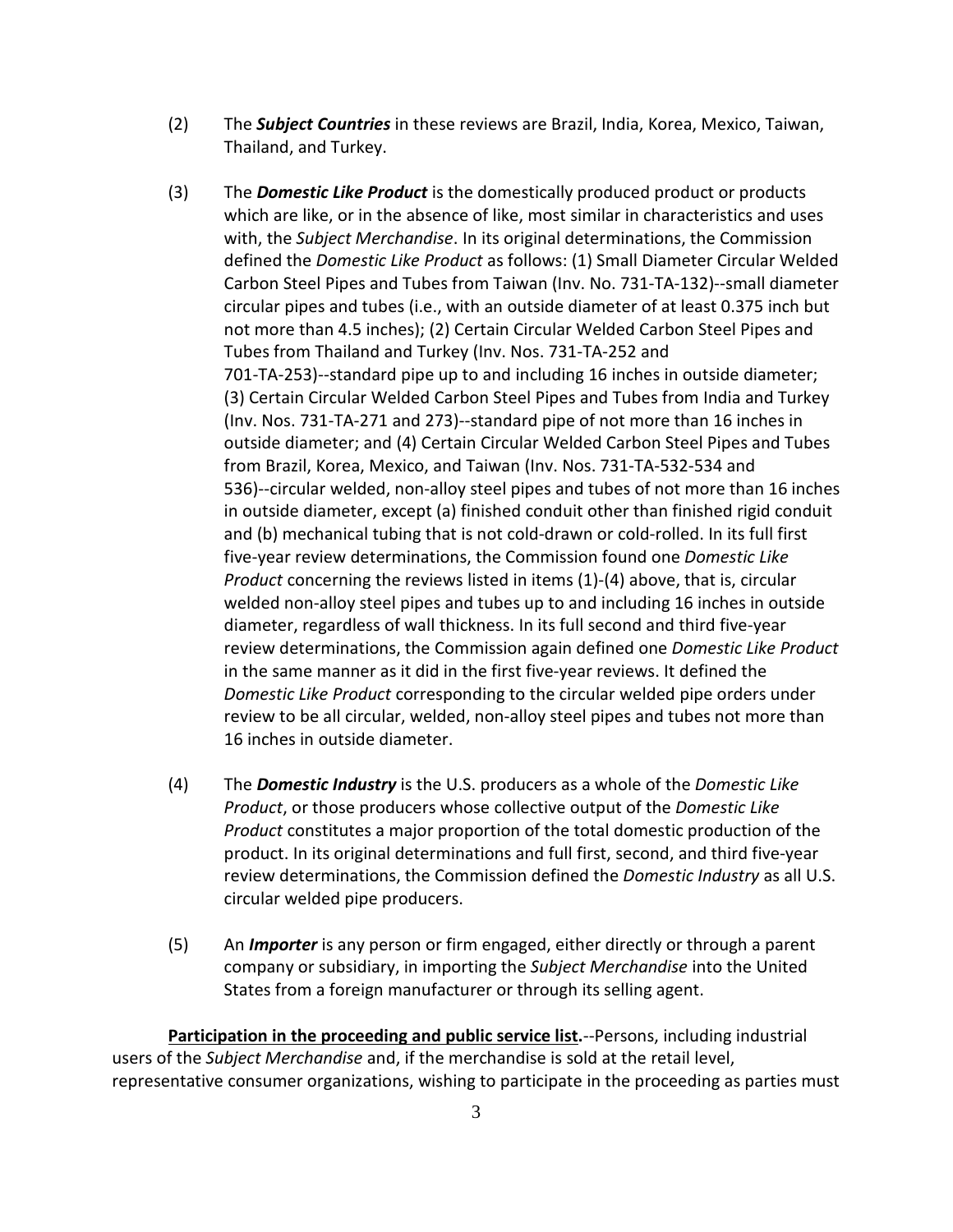file an entry of appearance with the Secretary to the Commission, as provided in section 201.11(b)(4) of the Commission's rules, no later than 21 days after publication of this notice in the *Federal Register*. The Secretary will maintain a public service list containing the names and addresses of all persons, or their representatives, who are parties to the proceeding.

Former Commission employees who are seeking to appear in Commission five-year reviews are advised that they may appear in a review even if they participated personally and substantially in the corresponding underlying original investigation or an earlier review of the same underlying investigation. The Commission's designated agency ethics official has advised that a five-year review is not the same particular matter as the underlying original investigation, and a five-year review is not the same particular matter as an earlier review of the same underlying investigation for purposes of 18 U.S.C. 207, the post employment statute for Federal employees, and Commission rule 201.15(b) (19 CFR 201.15(b)), 79 FR 3246 (Jan. 17, 2014), 73 FR 24609 (May 5, 2008). Consequently, former employees are not required to seek Commission approval to appear in a review under Commission rule 19 CFR 201.15, even if the corresponding underlying original investigation or an earlier review of the same underlying investigation was pending when they were Commission employees. For further ethics advice on this matter, contact Carol McCue Verratti, Deputy Agency Ethics Official, at 202-205-3088.

**Limited disclosure of business proprietary information (BPI) under an administrative protective order (APO) and APO service list.**--Pursuant to section 207.7(a) of the Commission's rules, the Secretary will make BPI submitted in this proceeding available to authorized applicants under the APO issued in the proceeding, provided that the application is made no later than 21 days after publication of this notice in the *Federal Register*. Authorized applicants must represent interested parties, as defined in 19 U.S.C. 1677(9), who are parties to the proceeding. A separate service list will be maintained by the Secretary for those parties authorized to receive BPI under the APO.

**Certification.**--Pursuant to section 207.3 of the Commission's rules, any person submitting information to the Commission in connection with this proceeding must certify that the information is accurate and complete to the best of the submitter's knowledge. In making the certification, the submitter will acknowledge that information submitted in response to this request for information and throughout this proceeding or other proceeding may be disclosed to and used: (i) by the Commission, its employees and Offices, and contract personnel (a) for developing or maintaining the records of this or a related proceeding, or (b) in internal investigations, audits, reviews, and evaluations relating to the programs, personnel, and operations of the Commission including under 5 U.S.C. Appendix 3; or (ii) by U.S. government employees and contract personnel, solely for cybersecurity purposes. All contract personnel will sign appropriate nondisclosure agreements.

**Written submissions.**--Pursuant to section 207.61 of the Commission's rules, each interested party response to this notice must provide the information specified below. The deadline for filing such responses is July 3, 2017. Pursuant to section 207.62(b) of the Commission's rules, eligible parties (as specified in Commission rule 207.62(b)(1)) may also file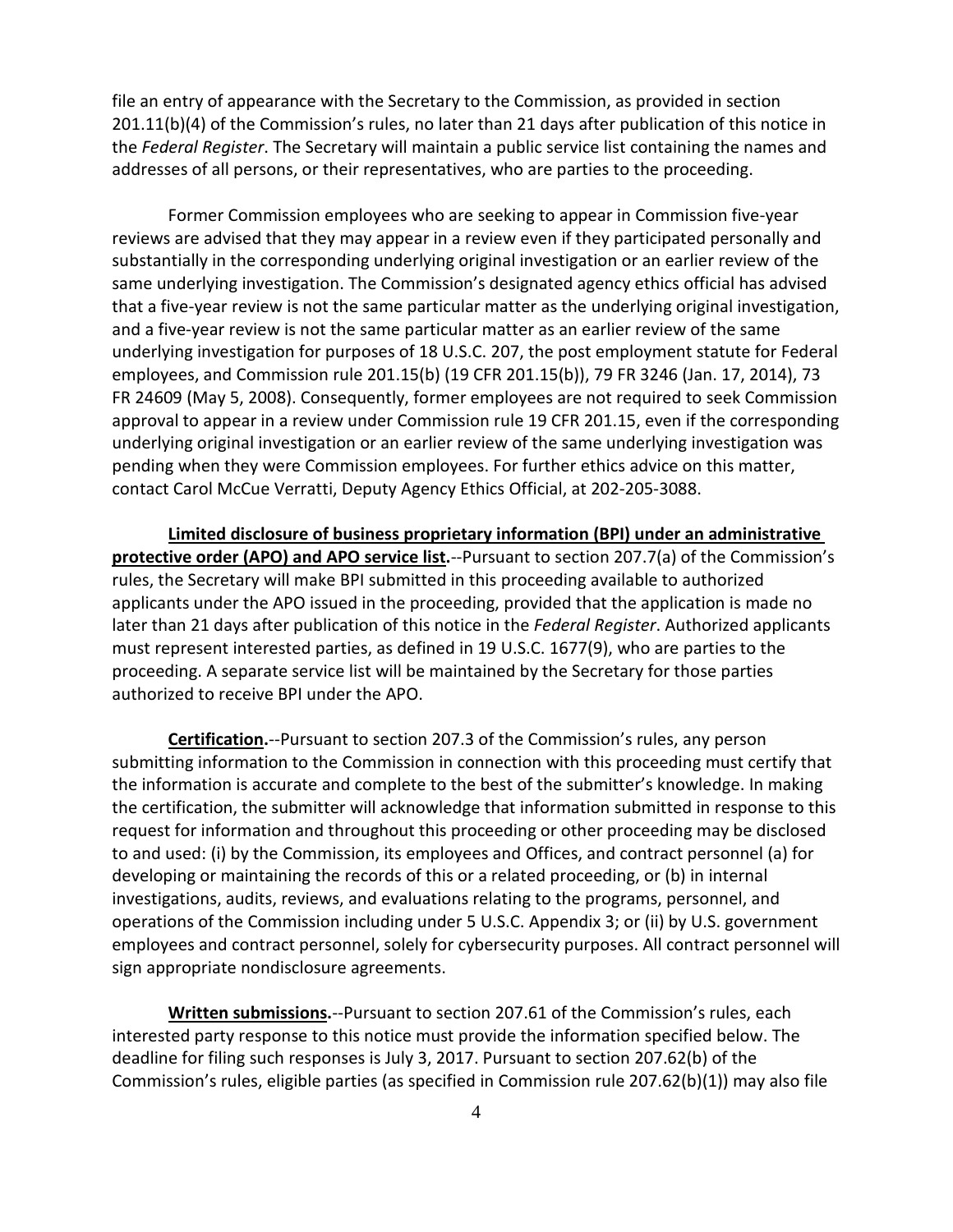comments concerning the adequacy of responses to the notice of institution and whether the Commission should conduct expedited or full reviews. The deadline for filing such comments is August 14, 2017. All written submissions must conform with the provisions of section 201.8 of the Commission's rules; any submissions that contain BPI must also conform with the requirements of sections 201.6, 207.3, and 207.7 of the Commission's rules. The Commission's Handbook on E-Filing, available on the Commission's website at *[https://edis.usitc.gov](https://edis.usitc.gov/)*, elaborates upon the Commission's rules with respect to electronic filing. Also, in accordance with sections 201.16(c) and 207.3 of the Commission's rules, each document filed by a party to the proceeding must be served on all other parties to the proceeding (as identified by either the public or APO service list as appropriate), and a certificate of service must accompany the document (if you are not a party to the proceeding you do not need to serve your response).

No response to this request for information is required if a currently valid Office of Management and Budget (OMB) number is not displayed; the OMB number is 3117 0016/USITC No. 17-5-388, expiration date June 30, 2017. Public reporting burden for the request is estimated to average 15 hours per response. Please send comments regarding the accuracy of this burden estimate to the Office of Investigations, U.S. International Trade Commission, 500 E Street SW, Washington, DC 20436.

**Inability to provide requested information.**--Pursuant to section 207.61(c) of the Commission's rules, any interested party that cannot furnish the information requested by this notice in the requested form and manner shall notify the Commission at the earliest possible time, provide a full explanation of why it cannot provide the requested information, and indicate alternative forms in which it can provide equivalent information. If an interested party does not provide this notification (or the Commission finds the explanation provided in the notification inadequate) and fails to provide a complete response to this notice, the Commission may take an adverse inference against the party pursuant to section 776(b) of the Act (19 U.S.C. 1677e(b)) in making its determinations in the reviews.

**INFORMATION TO BE PROVIDED IN RESPONSE TO THIS NOTICE OF INSTITUTION:** If you are a domestic producer, union/worker group, or trade/business association; import/export *Subject Merchandise* from more than one *Subject Country*; or produce *Subject Merchandise* in more than one *Subject Country*, you may file a single response. If you do so, please ensure that your response to each question includes the information requested for each pertinent *Subject Country.* As used below, the term "firm" includes any related firms.

- (1) The name and address of your firm or entity (including World Wide Web address) and name, telephone number, fax number, and E-mail address of the certifying official.
- (2) A statement indicating whether your firm/entity is an interested party under 19 U.S.C. 1677(9) and if so, how, including whether your firm/entity is a U.S. producer of the *Domestic Like Product*, a U.S. union or worker group, a U.S. importer of the *Subject Merchandi*se, a foreign producer or exporter of the *Subject Merchandise*, a U.S. or foreign trade or business association (a majority of whose members are interested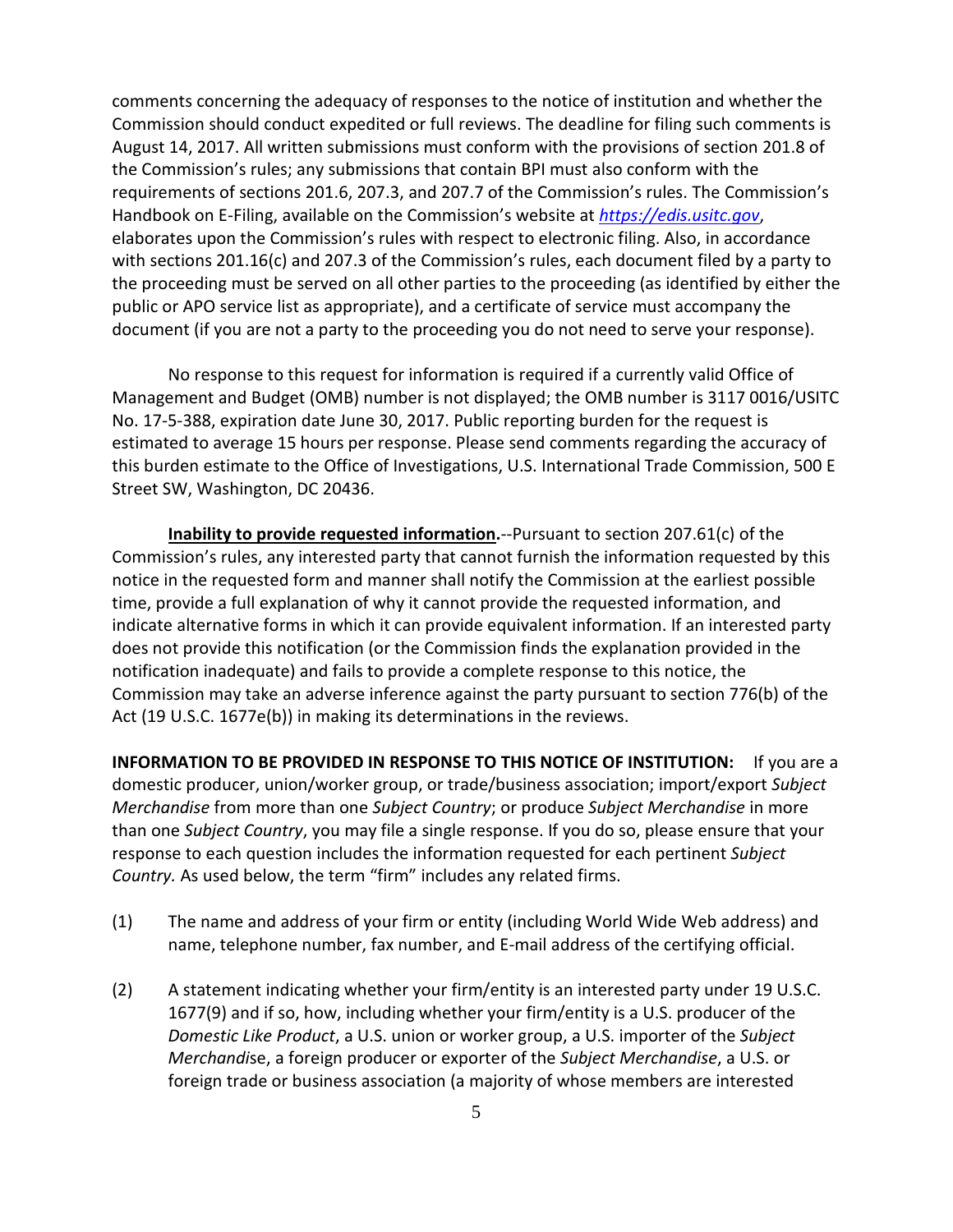parties under the statute), or another interested party (including an explanation). If you are a union/worker group or trade/business association, identify the firms in which your workers are employed or which are members of your association.

- (3) A statement indicating whether your firm/entity is willing to participate in this proceeding by providing information requested by the Commission.
- (4) A statement of the likely effects of the revocation of the antidumping and/or countervailing duty orders on the *Domestic Industry* in general and/or your firm/entity specifically. In your response, please discuss the various factors specified in section 752(a) of the Act (19 U.S.C. 1675a(a)) including the likely volume of subject imports, likely price effects of subject imports, and likely impact of imports of *Subject Merchandise* on the *Domestic Industry*.
- (5) A list of all known and currently operating U.S. producers of the *Domestic Like Product*. Identify any known related parties and the nature of the relationship as defined in section 771(4)(B) of the Act (19 U.S.C. 1677(4)(B)).
- (6) A list of all known and currently operating U.S. importers of the *Subject Merchandise* and producers of the *Subject Merchandise* in each *Subject Country* that currently export or have exported *Subject Merchandise* to the United States or other countries after 2011.
- (7) A list of 3-5 leading purchasers in the U.S. market for the *Domestic Like Product* and the *Subject Merchandise* (including street address, World Wide Web address, and the name, telephone number, fax number, and E-mail address of a responsible official at each firm).
- (8) A list of known sources of information on national or regional prices for the *Domestic Like Product* or the *Subject Merchandise* in the U.S. or other markets.
- (9) If you are a U.S. producer of the *Domestic Like Product*, provide the following information on your firm's operations on that product during calendar year 2016, except as noted (report quantity data in short tons and value data in U.S. dollars, f.o.b. plant). If you are a union/worker group or trade/business association, provide the information, on an aggregate basis, for the firms in which your workers are employed/which are members of your association.
	- (a) Production (quantity) and, if known, an estimate of the percentage of total U.S. production of the *Domestic Like Product* accounted for by your firm's(s') production;
	- (b) Capacity (quantity) of your firm to produce the *Domestic Like Product* (that is, the level of production that your establishment(s) could reasonably have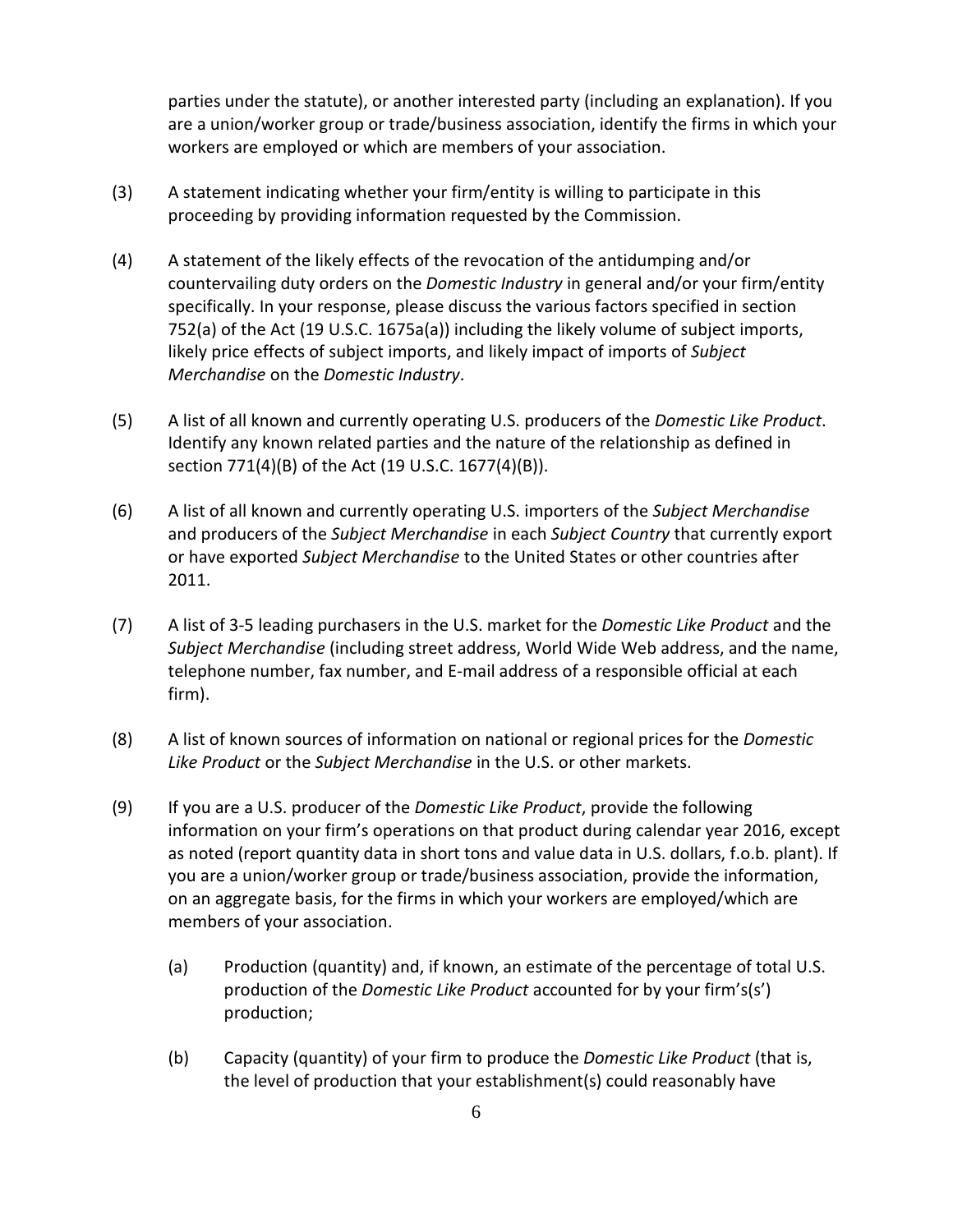expected to attain during the year, assuming normal operating conditions (using equipment and machinery in place and ready to operate), normal operating levels (hours per week/weeks per year), time for downtime, maintenance, repair, and cleanup, and a typical or representative product mix);

- (c) the quantity and value of U.S. commercial shipments of the *Domestic Like Product* produced in your U.S. plant(s);
- (d) the quantity and value of U.S. internal consumption/company transfers of the *Domestic Like Product* produced in your U.S. plant(s); and
- (e) the value of (i) net sales, (ii) cost of goods sold (COGS), (iii) gross profit, (iv) selling, general and administrative (SG&A) expenses, and (v) operating income of the *Domestic Like Product* produced in your U.S. plant(s) (include both U.S. and export commercial sales, internal consumption, and company transfers) for your most recently completed fiscal year (identify the date on which your fiscal year ends).
- (10) If you are a U.S. importer or a trade/business association of U.S. importers of the *Subject Merchandise* from any *Subject Country*, provide the following information on your firm's(s') operations on that product during calendar year 2016 (report quantity data in short tons and value data in U.S. dollars). If you are a trade/business association, provide the information, on an aggregate basis, for the firms which are members of your association.
	- (a) The quantity and value (landed, duty-paid but not including antidumping or countervailing duties) of U.S. imports and, if known, an estimate of the percentage of total U.S. imports of *Subject Merchandise* from each *Subject Country* accounted for by your firm's(s') imports;
	- (b) the quantity and value (f.o.b. U.S. port, including antidumping and/or countervailing duties) of U.S. commercial shipments of *Subject Merchandise* imported from each *Subject Country*; and
	- (c) the quantity and value (f.o.b. U.S. port, including antidumping and/or countervailing duties) of U.S. internal consumption/company transfers of *Subject Merchandise* imported from each *Subject Country*.
- (11) If you are a producer, an exporter, or a trade/business association of producers or exporters of the *Subject Merchandise* in any *Subject Country*, provide the following information on your firm's(s') operations on that product during calendar year 2016 (report quantity data in short tons and value data in U.S. dollars, landed and duty-paid at the U.S. port but not including antidumping or countervailing duties). If you are a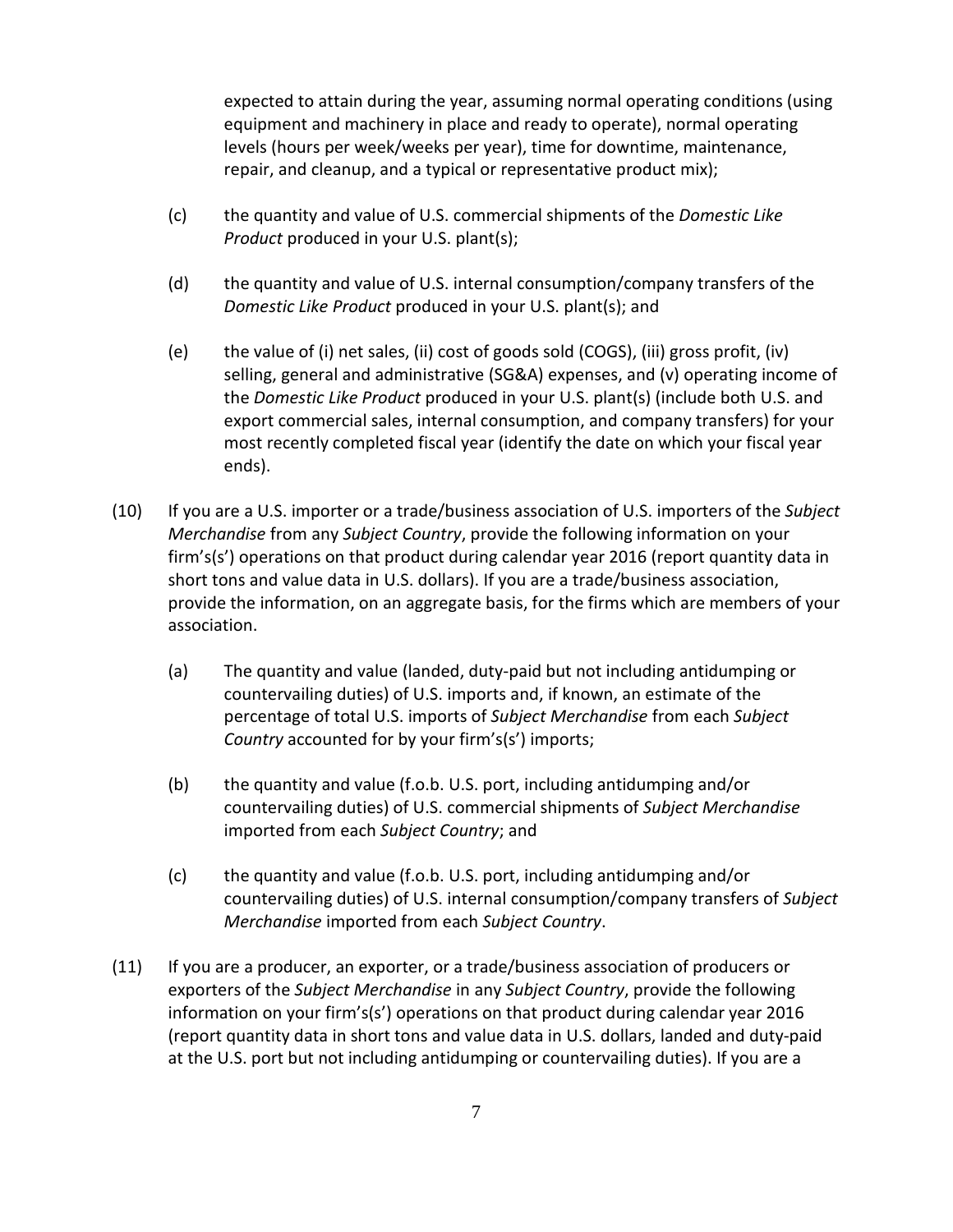trade/business association, provide the information, on an aggregate basis, for the firms which are members of your association.

- (a) Production (quantity) and, if known, an estimate of the percentage of total production of *Subject Merchandise* in each *Subject Country* accounted for by your firm's(s') production;
- (b) Capacity (quantity) of your firm(s) to produce the *Subject Merchandise* in each *Subject Country* (that is, the level of production that your establishment(s) could reasonably have expected to attain during the year, assuming normal operating conditions (using equipment and machinery in place and ready to operate), normal operating levels (hours per week/weeks per year), time for downtime, maintenance, repair, and cleanup, and a typical or representative product mix); and
- (c) the quantity and value of your firm's(s') exports to the United States of *Subject Merchandise* and, if known, an estimate of the percentage of total exports to the United States of *Subject Merchandise* from each *Subject Country* accounted for by your firm's(s') exports.
- (12) Identify significant changes, if any, in the supply and demand conditions or business cycle for the *Domestic Like Product* that have occurred in the United States or in the market for the *Subject Merchandise* in each *Subject Country* after 2011, and significant changes, if any, that are likely to occur within a reasonably foreseeable time. Supply conditions to consider include technology; production methods; development efforts; ability to increase production (including the shift of production facilities used for other products and the use, cost, or availability of major inputs into production); and factors related to the ability to shift supply among different national markets (including barriers to importation in foreign markets or changes in market demand abroad). Demand conditions to consider include end uses and applications; the existence and availability of substitute products; and the level of competition among the *Domestic Like Product* produced in the United States, *Subject Merchandise* produced in each *Subject Country*, and such merchandise from other countries.
- (13) **(OPTIONAL)** A statement of whether you agree with the above definitions of the *Domestic Like Product* and *Domestic Industry*; if you disagree with either or both of these definitions, please explain why and provide alternative definitions.